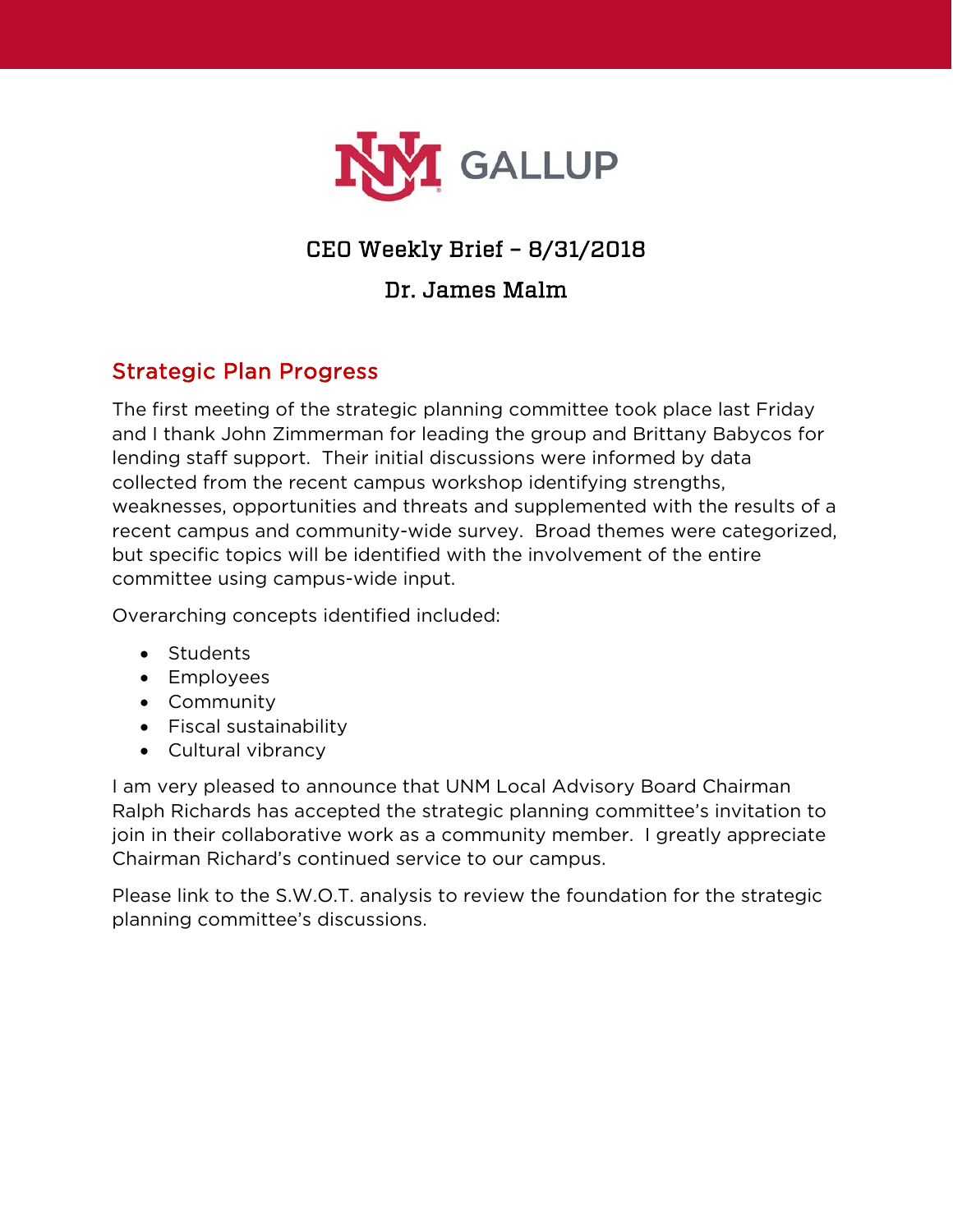

## Welcome to McKinley Academy

We extend a welcome to some of our newest Lobos who are part of the McKinley Academy. The students are seated in many of our classes and getting a head start on accumulating concurrent high school and college credits.

Thanks to all our staff and faculty who have helped the McKinley Academy students acclimate to their new environment.

### Executive Cabinet

I attended President Stokes' Executive Cabinet meeting this Monday where the university priority of campus safety was emphasized. UNM-Gallup shares the strong need to prioritize the safety and security of our campus. Under the direction of Sgt. Richard Perez and Officers Ray Padilla and Julian Upshaw, we are working to ensure a secure working and learning environment. Many thanks to the officers for leading the recent campus safety walk that allowed for an assessment of the campus after sunset.

| <b>Executive Cabinet Agenda</b><br>*denotes attachment |                                        |             | Monday, August 27, 2018               |
|--------------------------------------------------------|----------------------------------------|-------------|---------------------------------------|
| <b>Current Agenda Items</b>                            | Leader                                 | <b>Time</b> | <b>Attachments/Next Steps/Details</b> |
| <b>Community Policing Program</b>                      | Chief Kevin McCabe &<br>Patricia Young | 20 mins     |                                       |
| Statewide Tour Wrap-Up                                 | President Garnett S. Stokes            | 15 mins     |                                       |
| <b>Update from the President</b>                       | <b>President Garnett S. Stokes</b>     | 15 mins     |                                       |
| <b>Announcements</b>                                   | All                                    | 5 mins      |                                       |
|                                                        |                                        |             |                                       |
|                                                        |                                        |             |                                       |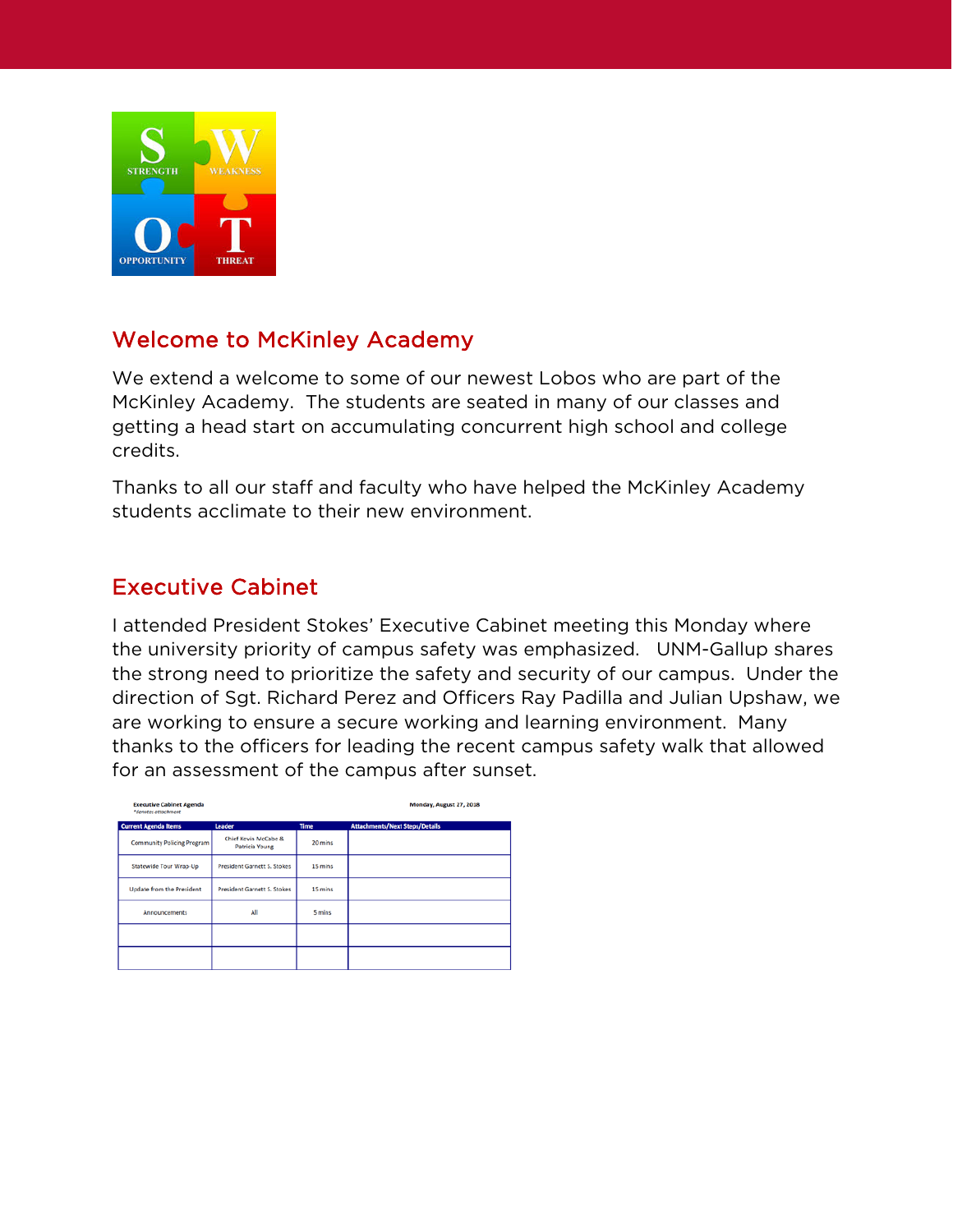#### Performance Measures

This week we received the FY 20 performance measures as approved by the State of New Mexico Department of Finance and Administration in consultation with the Legislative Finance Committee. These are the measures the state is using to hold us accountable, and they must be our focus. Last year, we lost \$48,000 in funding as a result of not effectively meeting our performance measures. Please take a look at the proposed measurement changes for the next fiscal year.

**State of New Mexico** Department of Finance & Administration 190 Bataan Memorial Building **Santa Fe. New Mexico 87501** Phone: (505) 827-3640 Fax: (505) 827-3861 www.nmdfa.state.nm.us

## Changing of the Guards…

At yesterday's meeting of the UNM-Gallup local advisory board, members had the opportunity to meet Dr. Daniel Primozic, our new dean of instruction. The board also took the opportunity to express gratitude to Irene Den Bleyker for her untiring work these past 8 months as the interim dean of instruction and to Lewis Gambill for stepping into Irene's vacated role as interim chair of the division of education, health and human services. They both took their interim roles very seriously and performed effectively and efficiently. We welcome them back into their fulltime faculty and chair duties.

#### Meeting with the new Dean

It was my pleasure to host a first meeting with our new dean, Dr. Primozic, and talk strategies and goals. We discussed my three priorities of student success, financial soundness and campus climate. We had the opportunity to talk about specifics, as related to academics, and how they linked to each of these 3 priorities. I look forward to working closely with Daniel to continue moving our campus forward.